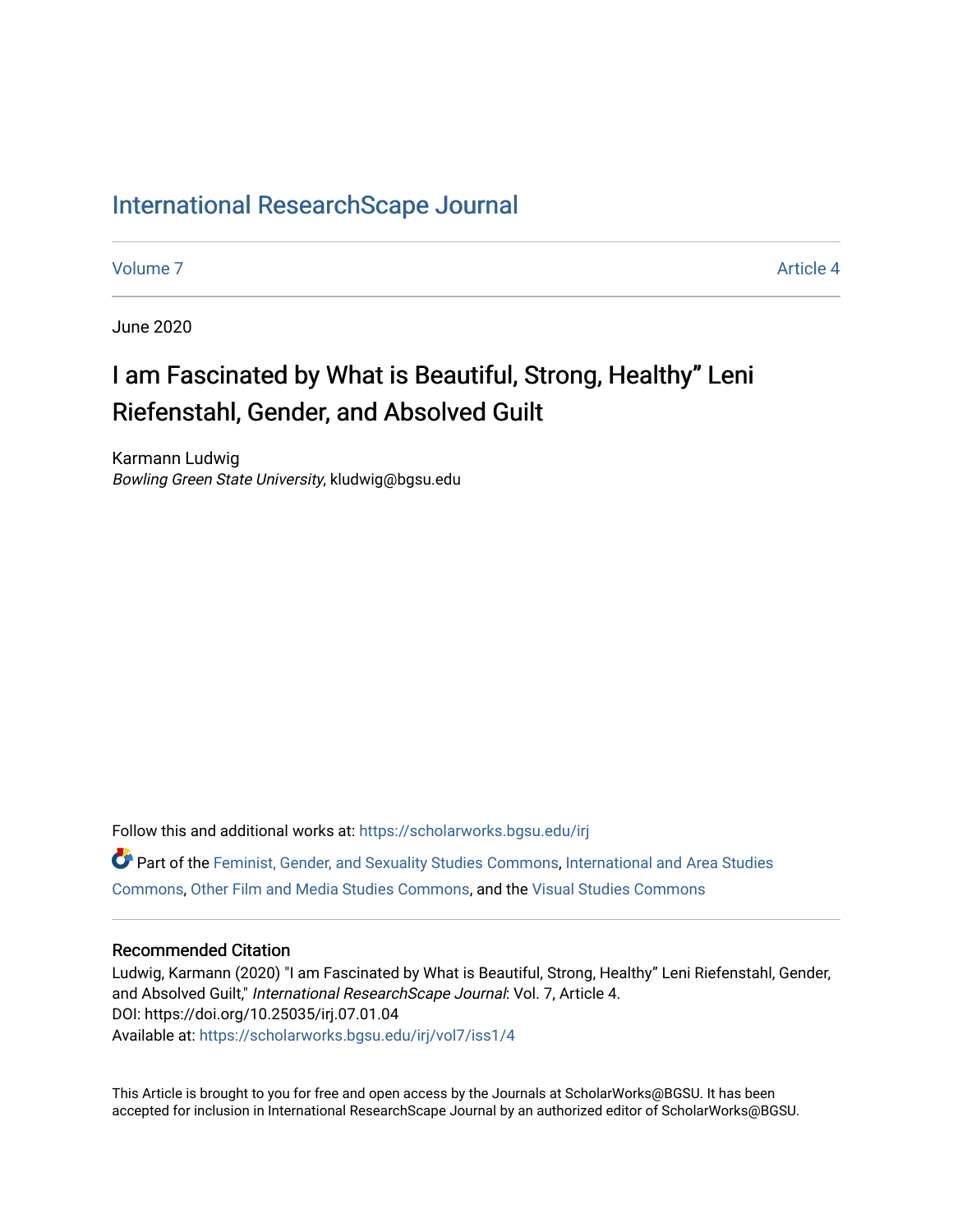'I am Fascinated by What is Beautiful, Strong, Healthy'"

Leni Riefenstahl, Gender, and Absolved Guilt

# **Introduction**

The German Nazi movement is often conjured or imagined through a variety of symbols and emblems: The Swastika, being the most notorious, comes to mind first; but this list might include images of marching, soldiers, tanks, uniforms; more subtly, one can add synchronization, militarism, and the normative masculinity that militarism signifies. Fascism is defined and perpetuated by an imagery intended to evoke certain emotions and convey subtle messages words fail their purpose to relay complicated ideas and instead incite anger purely on mouthfeel, while images, even more dangerously, communicate to their viewer through composition a narrative they may be unwittingly consuming. The fascist ideology is communicated through emotive images—an ideology of sight that construes physical "perfection" into national policies on gender, sex, race, and ability.

This is especially clear in Leni Riefenstahl's film, *Olympia: Festival of Nations.<sup>1</sup>* While *Triumph of the Will,* her most famous work, is denounced as Nazi propaganda, *Olympia* remains controversial in its doctrine according to some, Riefenstahl has avoided much of the scrutiny others involved with the Nazi Party. That is, after the war, she was tried as a *Mitläufer,* (fellow traveler) a term used to identify sympathizers to the Nazi Party after the war who were otherwise absolved of legal guilt for their involvement during WWII. She is doubly lauded for her innovative work in film, and *Olympia* is still often shown in classrooms, subtly (or overtly) divorcing the artist's politics from their works. Though Riefenstahl's affiliation with the Nazi

<sup>1</sup> *Olympia* was divided into two parts: *Festival of Nations* (Part 1) and *Festival of Beauty* (Part 2). While *Festival of Beauty* is related to this topic, the focus of this essay will be on *Festival of Nations*, which will be simply referred to as *Olympia.*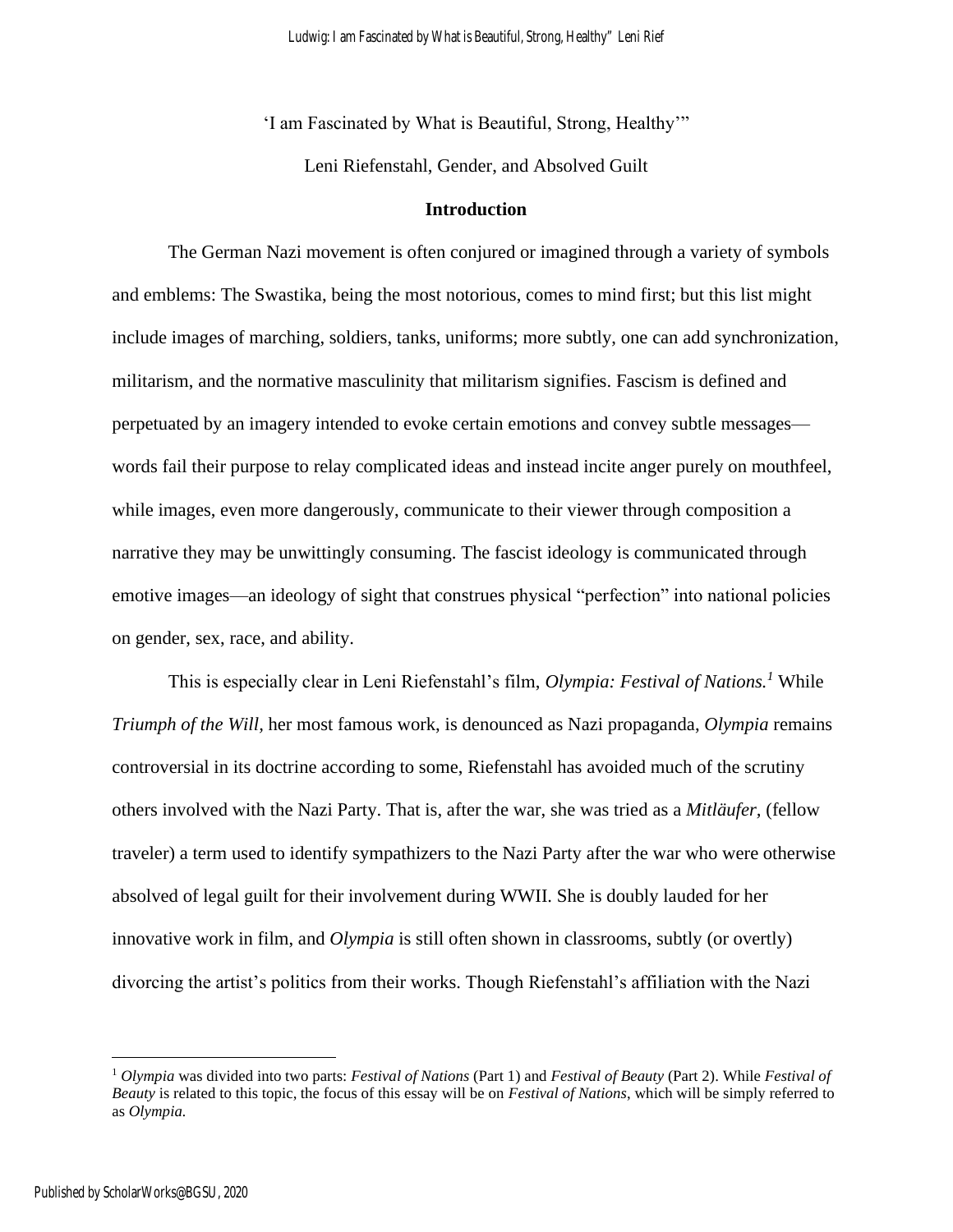Party remains somewhat unclear—during her life after the war, she adamantly insisted she was no true Nazi, but rather a misunderstood artist—her work speaks more clearly of her involvement in the fascist movement than she ever could. *Olympia* (a three-and-a-half-hour art documentary about the 1936 Berlin Olympics)*,* has, for some, the "ability" to define her as a sympathetic artist rather than a culpable propagandist. These perspectives have caused many to see Riefenstahl as an artist circumstantially in the Nazi Regime rather than as a perpetrator, and to ignore the enormous, long-lasting damage her work has caused through the perpetuation of Nazi ideology through her filmic images. Riefenstahl employs ideology through image in a pattern known as the fascist aesthetic. The aesthetic is dependent on the visual connection between bodies and political ideology, as a reflection of "the social characteristics of the society in which they are embedded" (Weber and Black 62). Likewise, "the portrayal of the body as ideologically neutral is in itself a political construction" (62). Moreover, the Nazis used bodies as politically charged entities in order to further their policies of physical ability, uniformity, and genocide. The consensus, however, does not always include Riefenstahl as a perpetrator through her use of the fascist aesthetic; it is largely contested. In Michael Mackenzie's 2003 article "From Athens to Berlin: The 1936 Olympics and Leni Riefenstahl's *Olympia,*" he argues that the film does not portray a fascist aesthetic because Riefenstahl was not interested in the specifics of National Socialism:

It is far‐fetched to imagine that this filmmaker, who was uninterested in National Socialist ideology and unread and unschooled in its written expressions, intuitively formulated, over the course of three and a half hours of film shot on location under arduous circumstances and without the possibility of directing her actors, with black and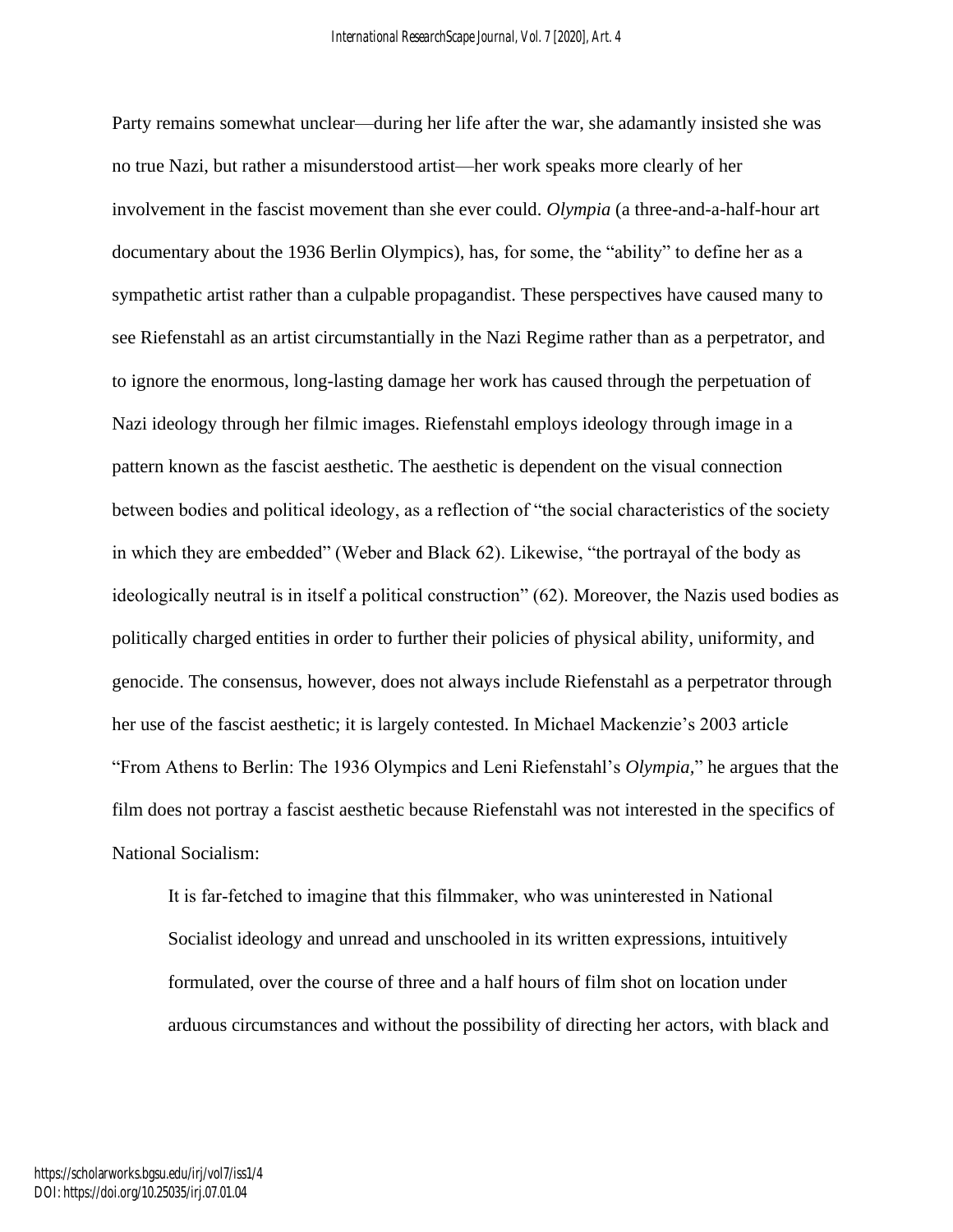Asian as well as white athletes, a visual equivalent for the convoluted, vague, and illogical racial theories of National Socialism. (313)

Mackenzie suggests that, since Leni Riefenstahl was more absorbed in her art than politics, *Olympia*'s cannot replicate the ideology of National Socialism; the artist must be aware of the doctrine in order to replicate it. And yet, National Socialism is, as Mackenzie describes it, "illogical." It feeds off of strong emotions like pride, hatred, and anger, something anyone can replicate, both personally and artistically. Mackenzie also argues that so much of the production was out of Riefenstahl's control, as she could not direct athletes as she might with actors; and control is a crucial part of National Socialism. This is where Mackenzie is especially wrong: through the process of editing her film, Riefenstahl gains complete control over the narrative, images, and ideology each viewer consumes. *Olympia* is a film composed entirely of emotionally-charged images. Image, sound, and editing support fascist concepts of body and gender and dangerous narratives of predestined victory, encapsulating the highly emotional, fascist power of *Olympia.* 

#### **The Prologue: Gendering Fascist Imagery**

While Riefenstahl's *Triumph of the Will* is universally accepted as fascist propaganda for the Nazi regime, *Olympia* has not been subjugated to the same criticism as the former, though its message is largely the same. *Triumph of the Will* is, of course, a film designed through its visuals and its content to idolize Hitler and the Nazi Party. *Olympia* is not exactly comparable to *Triumph of the Will:* though, as I will argue, both films speak in support of fascist ideology, the subtlety of *Olympia* allows it to pass for an artistic marvel in ways that *Triumph of the Will*  cannot, due to its clear political affiliations. This has rendered *Olympia*—and Riefenstahl largely controversial. If not specifically political, but rather a technological and artistic marvel,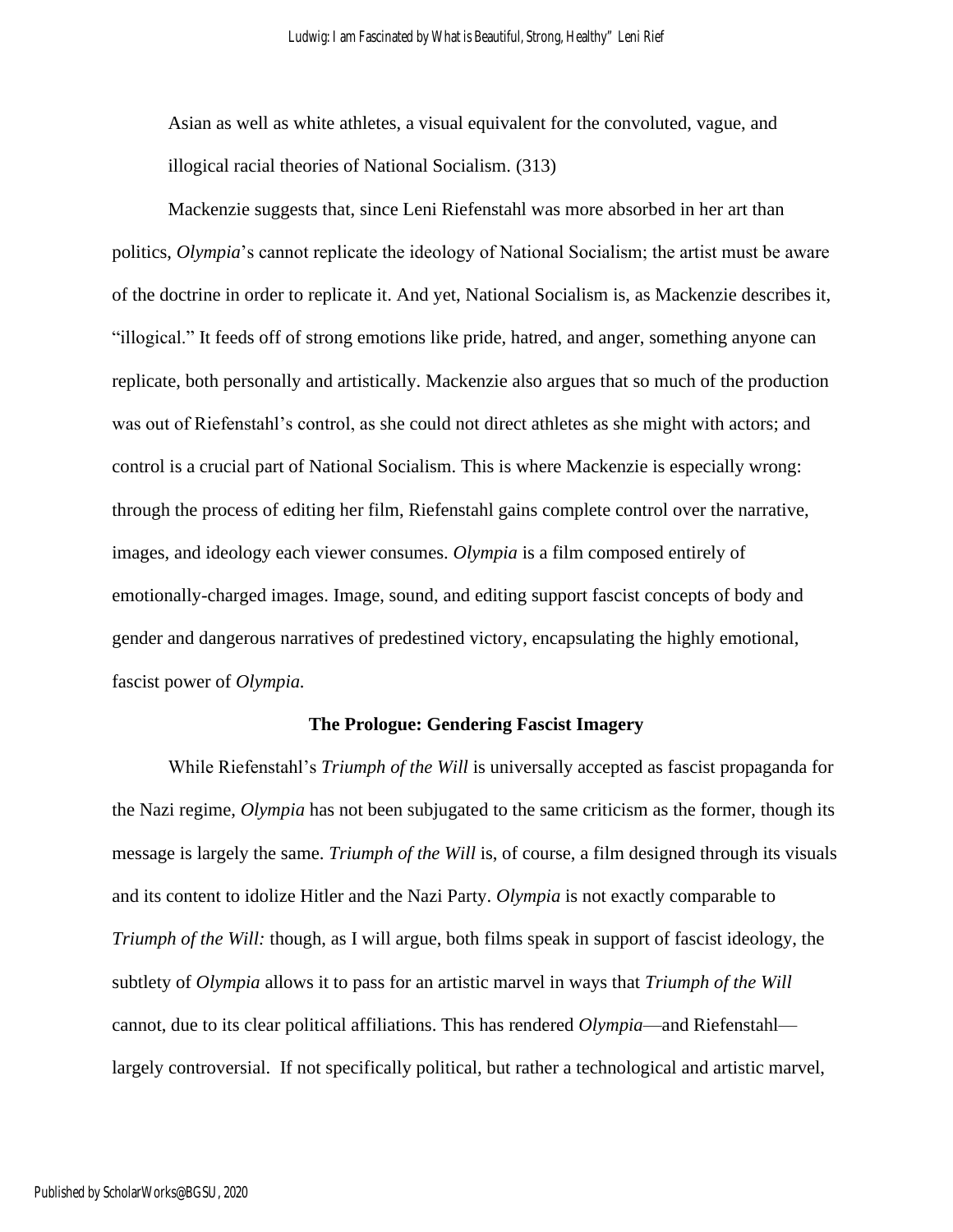can we truly condemn Riefenstahl as a perpetrator? It is tempting for many to praise Riefenstahl's innovative techniques (an entire sequence of the documentary is filmed underwater) as well as the dedicated production process, but *Olympia* serves the very same purpose and supports the same dangerous ideological agenda as *Triumph of the Will;* though Riefenstahl claimed throughout her life that neither she nor her films supported any kind of fascist agenda, the aesthetics of *Olympia* suggest otherwise, obsessing over the physicality of bodies with a sexist gaze.

The promotion of the fascist aesthetic, which translates into the enthusiastic acceptance of fascist policy, begins with the very first, neoclassical images of *Olympia.* The film opens with a seven-minute montage of the Parthenon: among the visuals we see are crumbled rocks and broken columns. The location is deserted, the music forlorn. Soon statues appear, the stony figures of "perfectly" proportioned Greek men frozen mid-speech and mid-action, the women posing sensually. The message is clear: The Classical Era is dead, their virtues, gone. The Nazis were particular in their admiration of Greek and Roman visuals: according to Constantina Katsari in "Inter-War Ideology Nelly's Nudes: Nationalism, Fascsim, and the Classical Tradition, (2013)" neoclassicism was a specific artistic style supported by Nazi Germany, indicating their "aspirations to be associated with the ancient Greek and Roman worlds" (2). The Nazi Party depended on the revival of classical imagery to promote their message of racial purity and especially gendered physicality. In *Olympia,* the visuals work especially hard to communicate this message. The camera fixates on the statues of Greek men as it does the architecture: with submission and reverence. The camera pans across the muscles of men in the midst of movement. Another shot features a man orating to a crowd, representing conceptions about intellectual growth during the Classical Era. Riefenstahl tells us through low-angled shots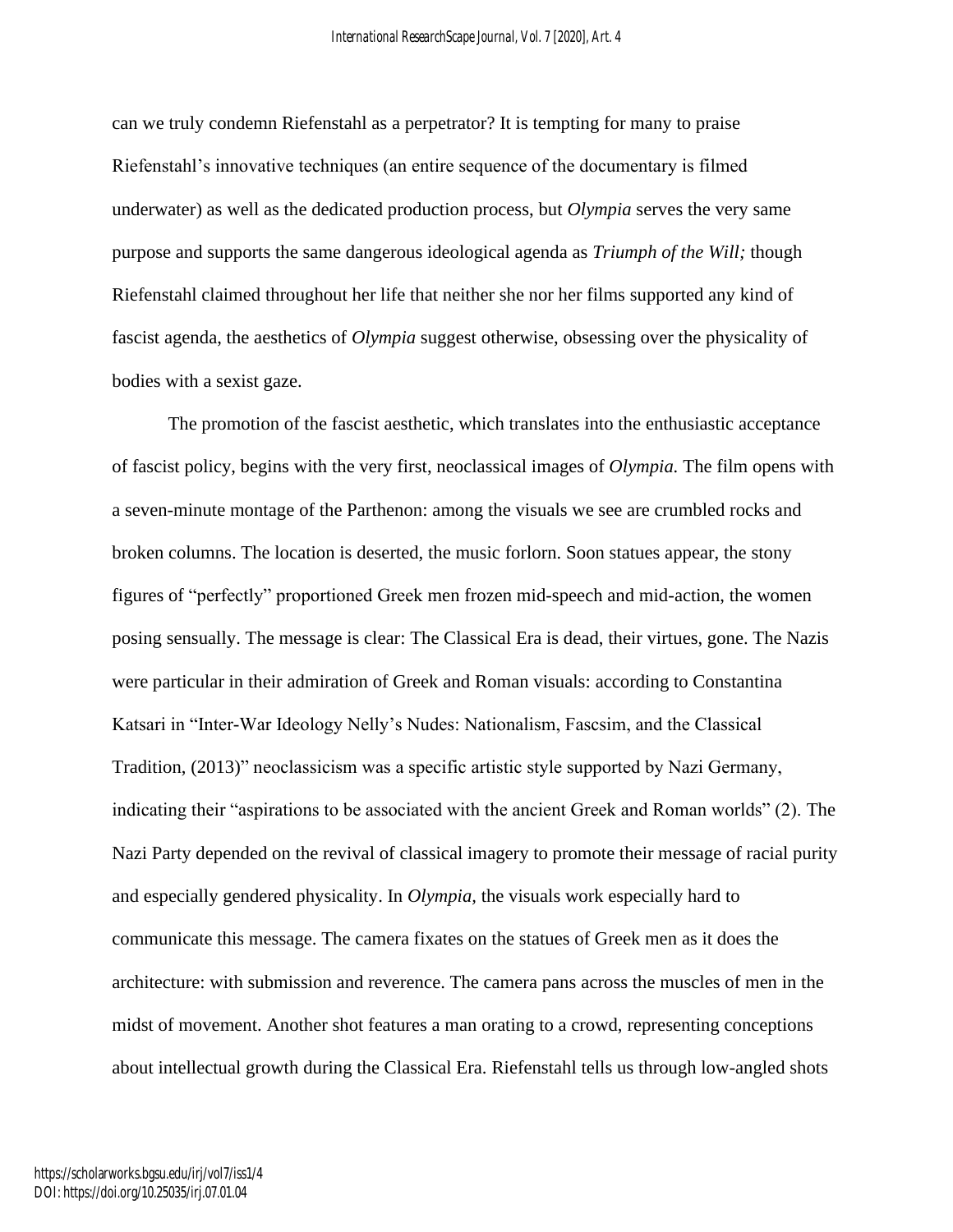of these men that they represent supremacy; that is, the camera, representing the eyes and identity of the viewer, looks upward in submission at the statues, as if they signify the perfection to which the viewer should—according to the Nazis—strive to replicate (00:04:58—00:05:18). During this sequence, Riefenstahl reveres Classical women equally, but differently than men.

While the statues of men are frozen in moments of speech and movement, Riefenstahl highlights images of women in passive stances. The camera's gaze implicates women in a state of inactivity: rather than fixating on muscles mid-flex or words mid-speech, the angle at which the women are observed implies the action is being done behind the camera. They are engaged in the passive activity of being actively perceived. This phenomenon is elaborated upon by feminist scholar Laura Mulvey in her influential essay "Visual Pleasure and Narrative Cinema." Mulvey's work, which has largely defined the scope of feminist film studies in the late  $20<sup>th</sup>$  and early  $21<sup>st</sup>$ century, explains particular way in which film as a medium is exploitive of women: in phallocentric cinema (which is most cinema, particularly during the early  $20<sup>th</sup>$  century), "women are simultaneously looked at and displayed, with their appearance coded for strong visual and erotic impact so that they can be said to connote *to-be-looked-at-ness*" (442). Against her will, the body of a woman becomes an object for scopophilia, or the act of deriving pleasure from perceiving. The camera's lens doubles as the eyes of the phallocentric viewer; he is "the barer of the look of the spectator" (Mulvey 443). Thus, Riefenstahl's work elucidates this: in *Olympia,*  the statues of women look down, to the side, and in directions that face away from the camera. An interaction is occurring, but it is one-sided: while the women may not look at the camera, the camera and the eyes of men are given full reign of her body. They are the objects of this male gaze, cementing a visual dichotomy of aggressive male/passive female that was utterly crucial to Nazi ideology and policies that rendered women in every way an object of physicality; a body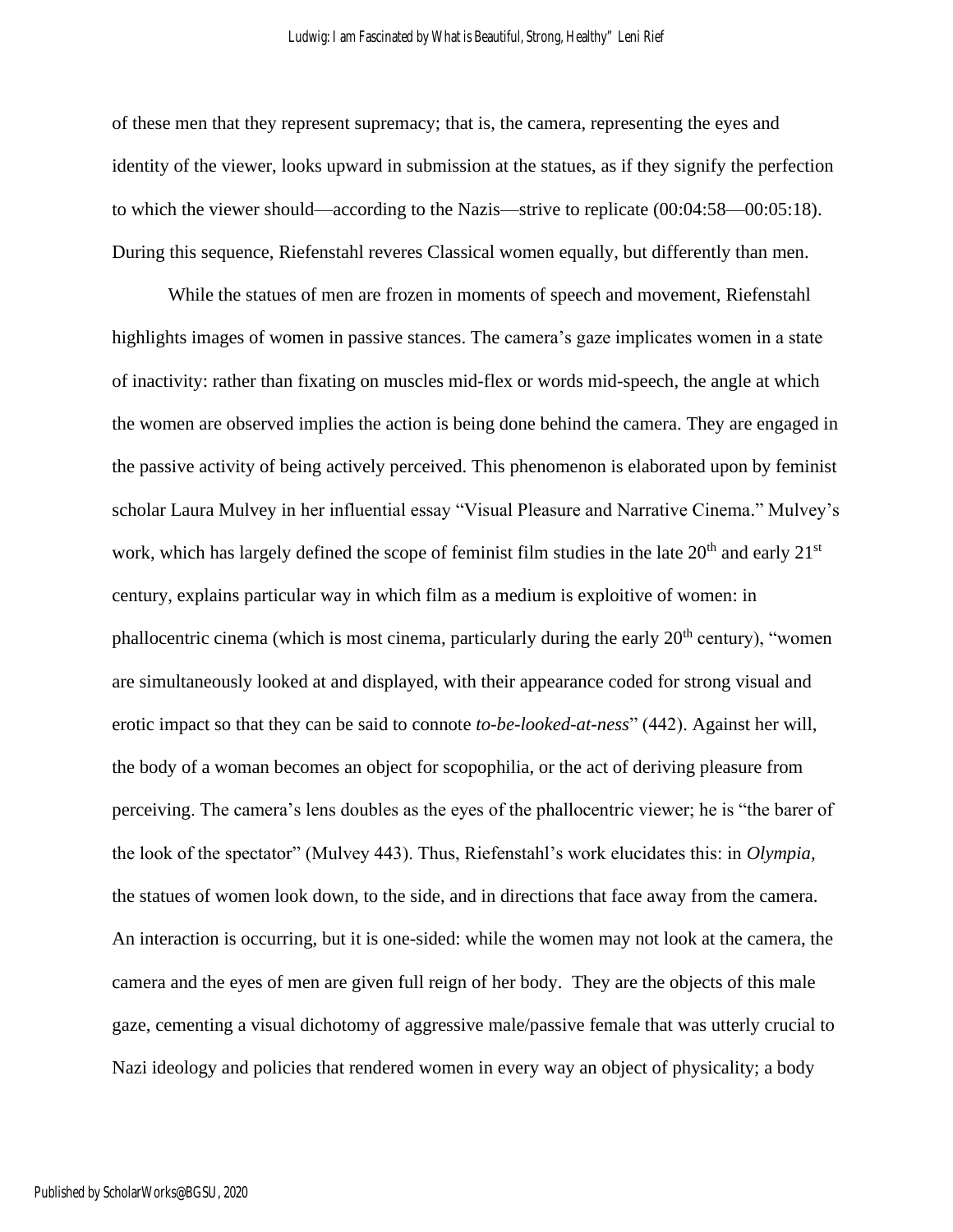used for reproduction and men's pleasure. Riefenstahl's *Olympia* ensures the transmission of this message. The statues are framed in a passive state of perfection, "whose body, stylized and fragmented by close-ups, is the content of the film and the direct recipient of the spectator's look" (Mulvey 445).

It is important to note, however, that Mulvey's work on the male gaze is a response to the sexualized images of women in Hollywood, including movie stars like Marlene Dietrich and Katharine Hepburn that the Nazis would have altogether rejected. While Nazi policy demanded a return to "traditional" roles women that were marked by modesty and traditional dress, I believe Mulvey's work nonetheless still applies to Riefenstahl's fascist representation of women in cinema. The bodies of women, whether Greek statues or "Aryan" German women, remain defined by their perceiver: the man. During the opening sequence of *Olympia,* the camera's lens, identified subliminally as male, reveres men in moments of action and delights in perceiving women without their consent.

The dichotomy of the supposed gender binary was a facet of the Nazi movement that cannot be understated, and it is one Riefenstahl wholeheartedly supports by use of her camera in the first seven minutes and beyond. In combination with other aspects of film production like slow camera movements, double exposure editing techniques, and majestic music, Riefenstahl treats Ancient Greece like a mythical, lost civilization, frozen by stone in the midst of their prime. Riefenstahl promises her viewers, however, that all is not lost: the final shot of the Ancient Greek montage displays a statue—frozen in an athletic stance—transforming into the body of a German man throwing a discus. The music swells as he throws the discuss, the javelin, and shotput. For a sequence, the camera fixates on the movement of his arms as he tosses the shot put from hand to hand, idolizing his muscles just as it did to the Ancient Greek statues of the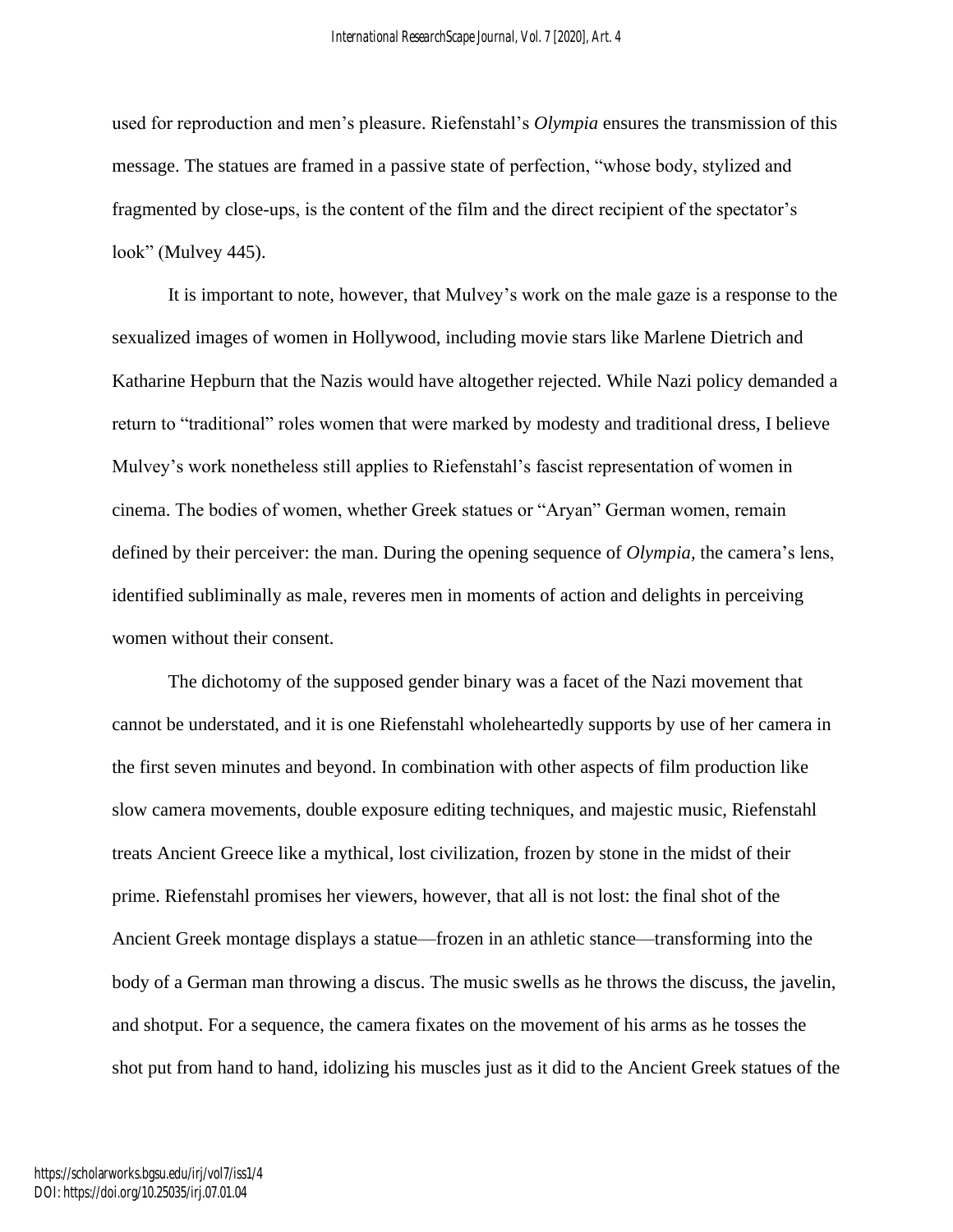previous sequence (00:08:16 –00:08:32).The transformation from statue to man acts as a visual plot-twist: the Ancient Greek tradition is not gone, it has been, according to Riefenstahl, reborn in the form of "Aryan" Germans. The Nazis trace an appropriated cultural lineage to Classical Civilization in the form of physicality and the division of gender roles. Ancient Greece is marked in popular, non-scholastic realms by the distinct roles given to men and women, and especially the exclusion of women from places like sporting events and government. Riefenstahl suggests Nazi Germany and Ancient Greece are one in the same ideologically, a rebirth, according to her, long since overdue.

The gender division, as it is integral to Nazi ideology, exists in this sequence as well: men and women are never featured in the same shot. While men are featured completing easily identifiable sports, it soon fades into the women's segment, which resembles rhythmic dancing far more than it does anything remotely athletic. While the masculine body is treated as its own athletic entity, featured on his own or with one other man, the woman's is featured in a group as a collective, further distancing women from any semblance of individuality. The one woman who is featured on her own performs lithe stretches while the camera appraises her body and the music changes from dramatic to something considerably softer. The remaining women, moving together in a group, wave their arms rhythmically in the air together, press their hands against one another, kneel together as if in prayer, and raise their arms into the sky, entirely in sync (00:09:10—00:10:50). The movements are cult-like and entirely distinct from the athletics allowed to the men, reinforcing a submissive role for women in Nazi Germany, both physically and ideologically.

The opening sequence makes one thing especially clear: those performing these movements are not people, they are bodies. Indeed, the lighting works in such a way that the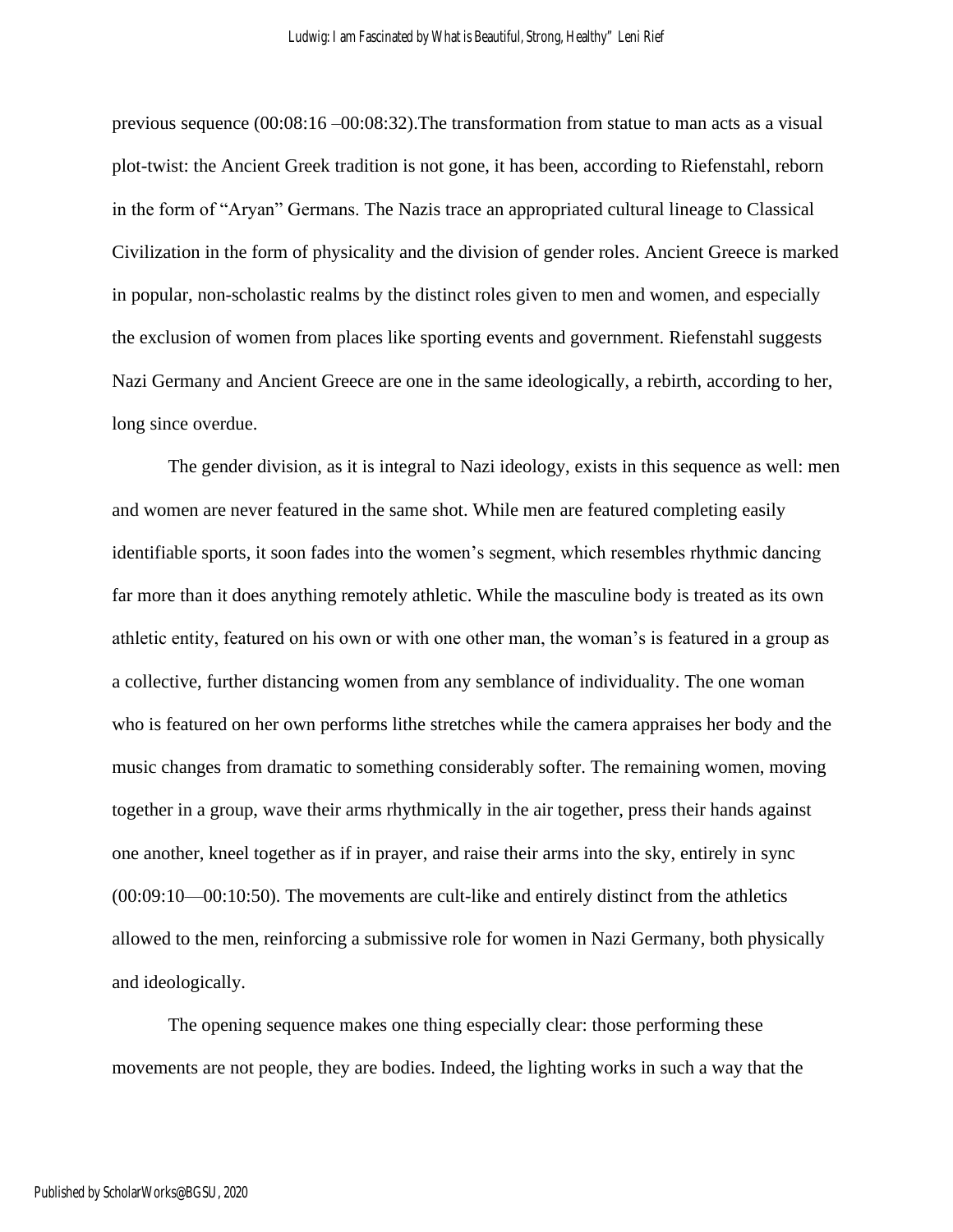identifying facial features of the performers are engulfed in shadow, directing the gaze away from their any humanizing traits (like eyes, face structure, mouth, etc) and towards their torso and legs. The performers are also almost entirely in the nude, drawing obvious attention to the body and masking any chance of individuality. This is a paramount aspect of fascism: the individual must be erased in exchange for the masses, the brain and heart for the body—and *Olympia* expresses this through Riefenstahl's camera. Though Riefenstahl objectifies both men and women, she does so in fundamentally different ways, and, when coupled with narratives of physical perfection and victory, ultimately renders *Olympia* a fascist text, even when it may seem most objective.

## **Implications of Victory Narratives**

Footage of the Parade of Nations during the Opening Ceremony of the Olympics marks the first "documentary" footage of the games, and by no means are Riefenstahl's directorial efforts objective. The clips paint a narrative of racial superiority and reveal an obsession with nationalistic fervor, even for countries distinct from the Third Reich. The Parade of Nations is commemorated by a march of athletes organized by nation, carrying the name of their country and their flag. These markers are crucial: the inclusion or exclusion of the name or flag indicates Riefenstahl's filmic (and perhaps personal) sentiments towards other nations who do not otherwise represent her fascist aesthetic. For Riefenstahl, who turns an international event into a victory narrative, this is her cast of characters, heroes and villains included. Greece, of course, enters, acknowledged with the Nazi salute and a shot of the flag and a sign bearing the country's name: this aligns with the ideology of *Olympia*'s prologue, that Greece—although primarily Ancient Greece, who originated the games—plays an important part in the appropriated cultural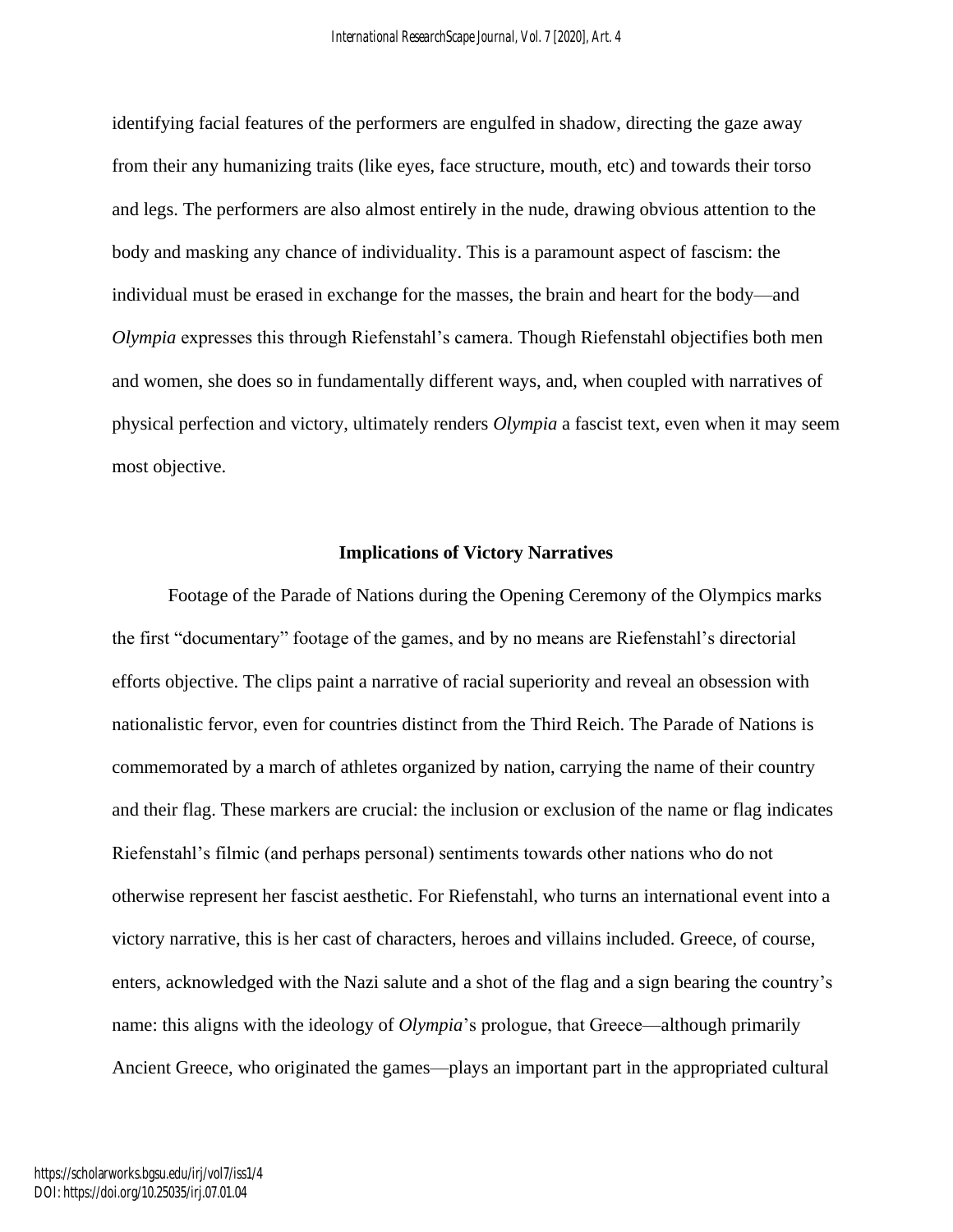lineage of the Nazi Party and their fascist aesthetic. They are followed by Sweden, a country which was "generally seen as the heartland and the cradle of the Nordic Race," a pseudoscientific term used to label people with "blond hair, blue eyes, a tall stature, and an elongated head shape" (Kyllingstad *xii*). It is no wonder, then, Riefenstahl fixes her camera on a shot of the Swedish flag and the seemingly endless number of Nazi salutes they receive from the spectators (00:16:36—00:16:41). The music which, up until now, becomes something reminiscent of a British march when the athletes from the United Kingdom enter the shot. They, along with the athletes of the United States, Italy, and France who are featured a few minutes later, are given gratuitous camera time and recognition. The Italians and French do the Nazi salute, the camera thanking them for it with visual acknowledgement. The United States and the United Kingdom, neither of whom do the Nazi sault, nonetheless receive attention from Riefenstahl because they nonetheless, to Riefenstahl, emblemize with their predominantly white selection of athletes, the physicality of "perfection" that she so clearly idolizes in her filming techniques.

However, Riefenstahl specifically punishes other nations who do not uphold these socalled standards with incomplete coverage. Japan, recognized by their flag only half within the frame of the camera, receives a mere seven seconds of footage, with no written recognition (00:17:03—00:17:10). The racial politics Riefenstahl has introduced to us thus far indicate that physical traits like skin color and build should be enough to identify the Japanese. This is even more obvious in the country immediately following the United Kingdom: the men, dressed in a traditional garb that includes a turban, march behind a flag that is so far out of the frame that it is indiscernible. According to Riefenstahl, the only conclusions we should draw from their depiction is that they are a racial "other," afforded extremely different and lesser privileges than their "Germanic/Nordic" counterparts.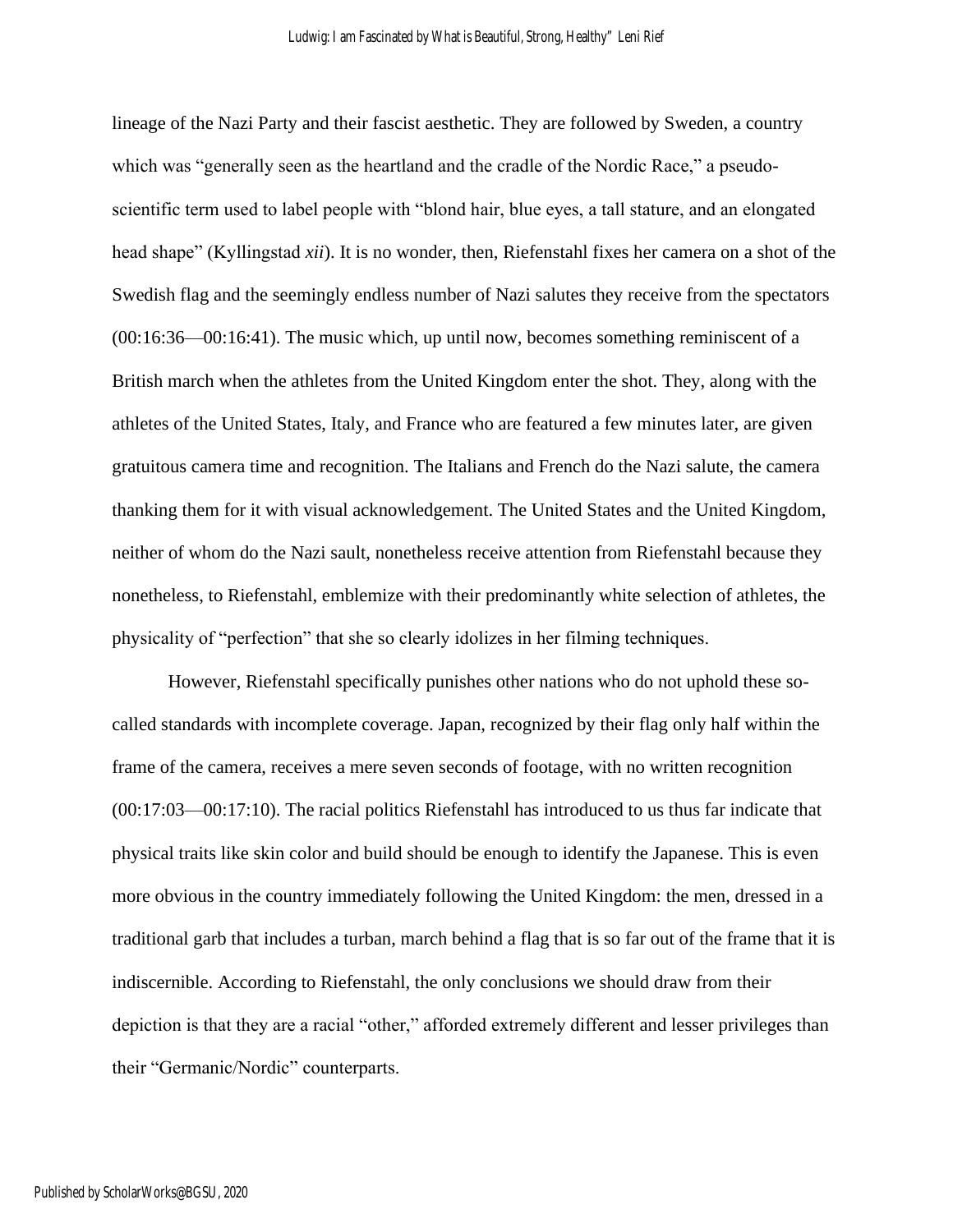The procession of Nazi Germany is saved for last, the music shifting to a traditional German march. The thirty second segment features wide shots of thousands of spectators performing the Nazi salute. The Swastika is featured prominently, and several shots of Hitler smiling approvingly are included (00:18:43—00:19:13). What Riefenstahl has depicted is not an objective documentary, but a cohesive—but fascist—narrative: all roads, all people, lead to Germany, who she has framed as the "victors" even before the games have started. Her editing process, which lasted until 1938, two years after the games were over, would have allowed her the knowledge that Nazi Germany did in fact win the most medals out of all competing countries. Thus, the film is edited in a way that extends the concept of victory beyond the scope of the arena: Nazi Germany remained ideological and physical "victors" before, during, and after the games, predicated on the level of nationalism (indicated by the "higher" number of people performing the salute) and the level of physical "perfection" (demonstrated by Riefenstahl's omission of predominantly non-white nations). The Opening Ceremony ends with a shot of the sun beaming over the Olympic Flame while a choir sings a stately piece in the background.

The Olympics are naturally an event of which victory and physical fitness are important, if not crucial aspects. Many, therefore, seek to absolve Riefenstahl of a fascist affiliation through *Olympia.* It is natural, perhaps, to root for a particular athlete or team, or to feel frustrated when an opposing player wins. Being a spectator, whether in watching on television or live in a stadium, transforms a match or a race into a personalized narrative where no such story truly exists. After all, "the movement of the athletic bodies on display does not amount to anything without such signification, reception, and retelling" (Cohan 3). That is, in a Western story-telling context, in which competition is the conflict and victory is the desired result, "sports narratives and personal identity are inextricably intertwined" (Cohan 4). Moreover, sporting events advance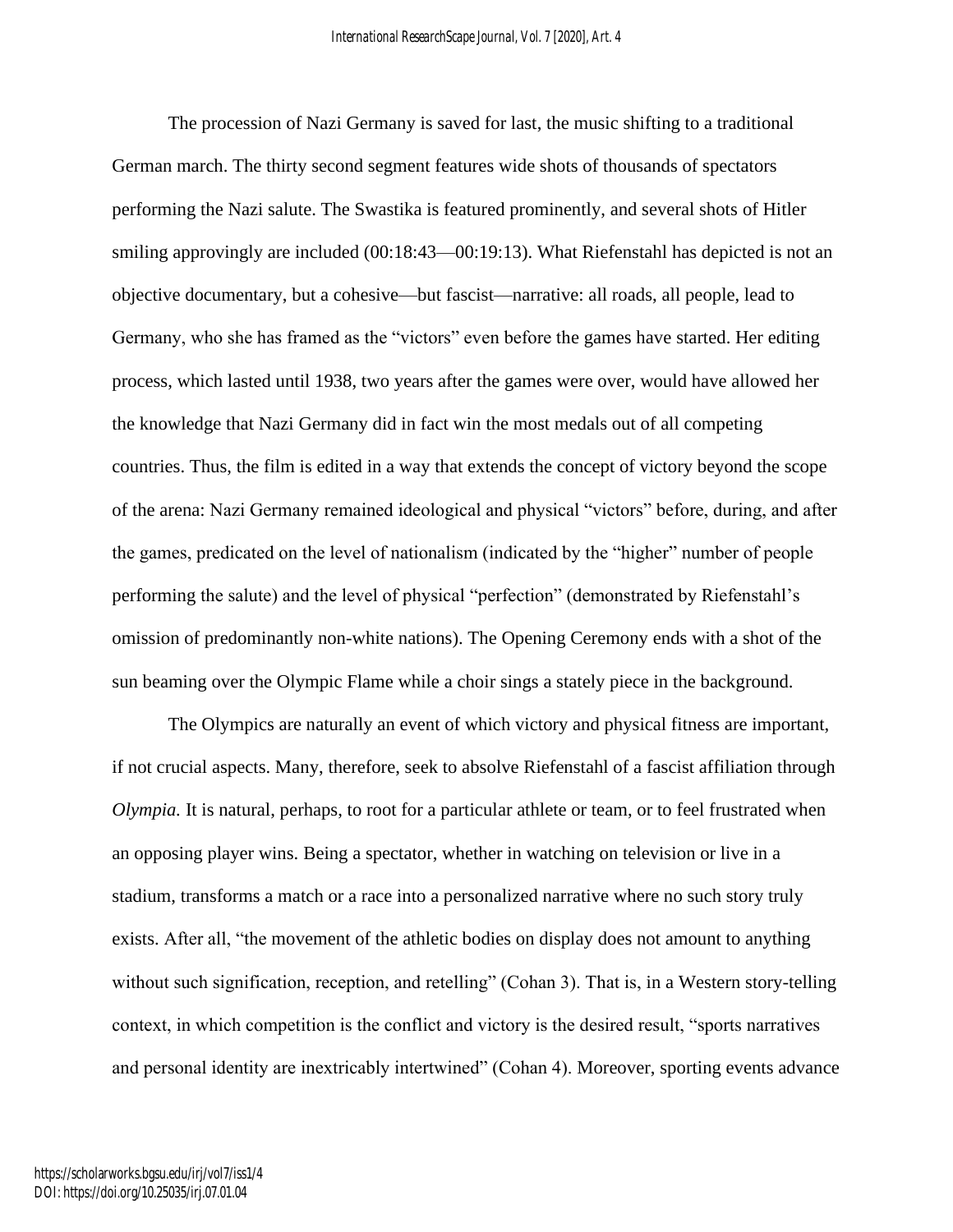national narratives of storytelling in an entertainment situation. Sports are meaningless unless someone wins; an act that implies superiority and inferiority based on physical prowess. Sporting events and spectatorship are not necessarily intrinsically fascist, however. The connection to fascism is completed by Riefenstahl's filmic practices. When Riefenstahl depicts very clear winners and losers through her extremely particular portrayal of each individual nation, she is telling the viewers the Germans are already the victors, the bodies to be admired and the country with whom a spectator should identify. The personalized experience of sport spectatorship, in which viewers are encouraged to have a favorite athlete or favorite team, is erased. As with the faceless athletes in the prologue, fascism is dependent on an erasure of the personal narrative and a dedication to the mass ideology.

While Riefenstahl has structured her documentary that, from the very first images, privileges physical ability, appearance, uniformity, and victory over those who are "lesser," many have taken the inclusion of black athletes like Jesse Owens to absolve Riefenstahl from any fascist association her film might have. If the film is wholeheartedly fascist, they argue, then why would she include Owens' world record 100-meter dash? It is by no means an objective filming, either: we are given close-ups of Owens' face and the crowd cheering his name. In fact, film critic Richard Corliss wrote in *Time* that "Riefenstahl gave the same heroic treatment to Jesse Owens" in *Olympia* as she did to Hitler in *Triumph of the Will* ("All-Time 100 Movies"). This statement ignores the vastly different ways Hitler and Owens are treated by the camera. The editing depicts Hitler as an individual and a leader, someone who has thoughts and opinions, unlike the people of Nazi Germany whose supposed traits included obedience and submission to the government. Returning to the Parade of Nations, for example, a close-up of Hitler is included immediately after the procession of France (00:17:30—00:17:33). This sequence implies Hitler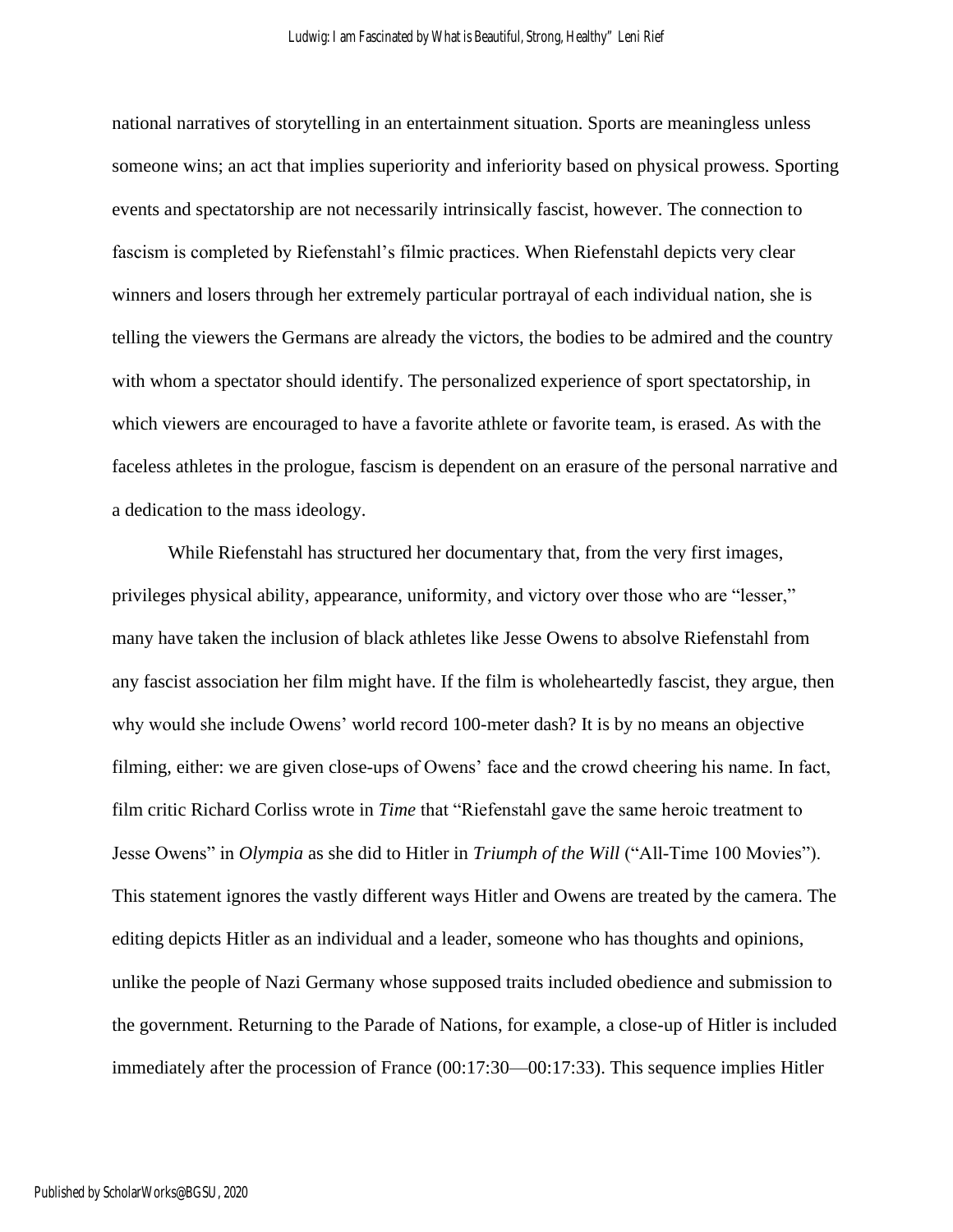has an opinion about France; opinions are not afforded to any athletes on the field, Jesse Owens included. Though we are given close up shots of both Hitler and Owens, Owens' "narrative," as decided by Riefenstahl, is to complete a task using his body. The emotional story comes from the images of spectators hugging one another with joy, cheering with anticipation: a glimpse into the emotional state of the spectators is a way through which Riefenstahl is imploring viewers to follow and identify with a predetermined, fascist narrative (00:59:36—00:59:43). Riefenstahl allots a confined visual space in which spectators are allowed to feel positive emotions towards a black athlete. It is a particularly dehumanizing space for Riefenstahl to choose: she and her film maintain that it is only in the form of an athlete that one can celebrate African Americans, whose identity (both mid-century and even today) is often shaped by stereotypes and gross misconceptions regarding their bodies, as well as centuries of enslavement that reduced them to commodities. "Aryans," whether German or Ancient Greek statues, can be celebrated anytime.

#### **Conclusion**

The controversial relationship between Riefenstahl and fascism speaks volumes to the long-lasting damage perpetuated by works like *Olympia;* though films like *Triumph of the Will*  are easily identified as fascist, perhaps an equal amount of danger is harbored in sentiments that are disguised as something else. *Olympia: Festival of Nations* is a film expertly crafted to elicit extremely specific emotions from a viewer. It is extremely difficult to watch it—even with academic intentions—without feeling excitement, reverence, awe, and even pride. There is no doubt that Leni Riefenstahl was truly a genius, but this does not mean she should be exonerated for the exceptionally harmful ideas she presents about gender roles, physicality, nationalism, and race. Additionally, as a woman creating powerful works during the Third Reich, Riefenstahl holds a unique position, in that many have found her more "heroic" than culpable for obtaining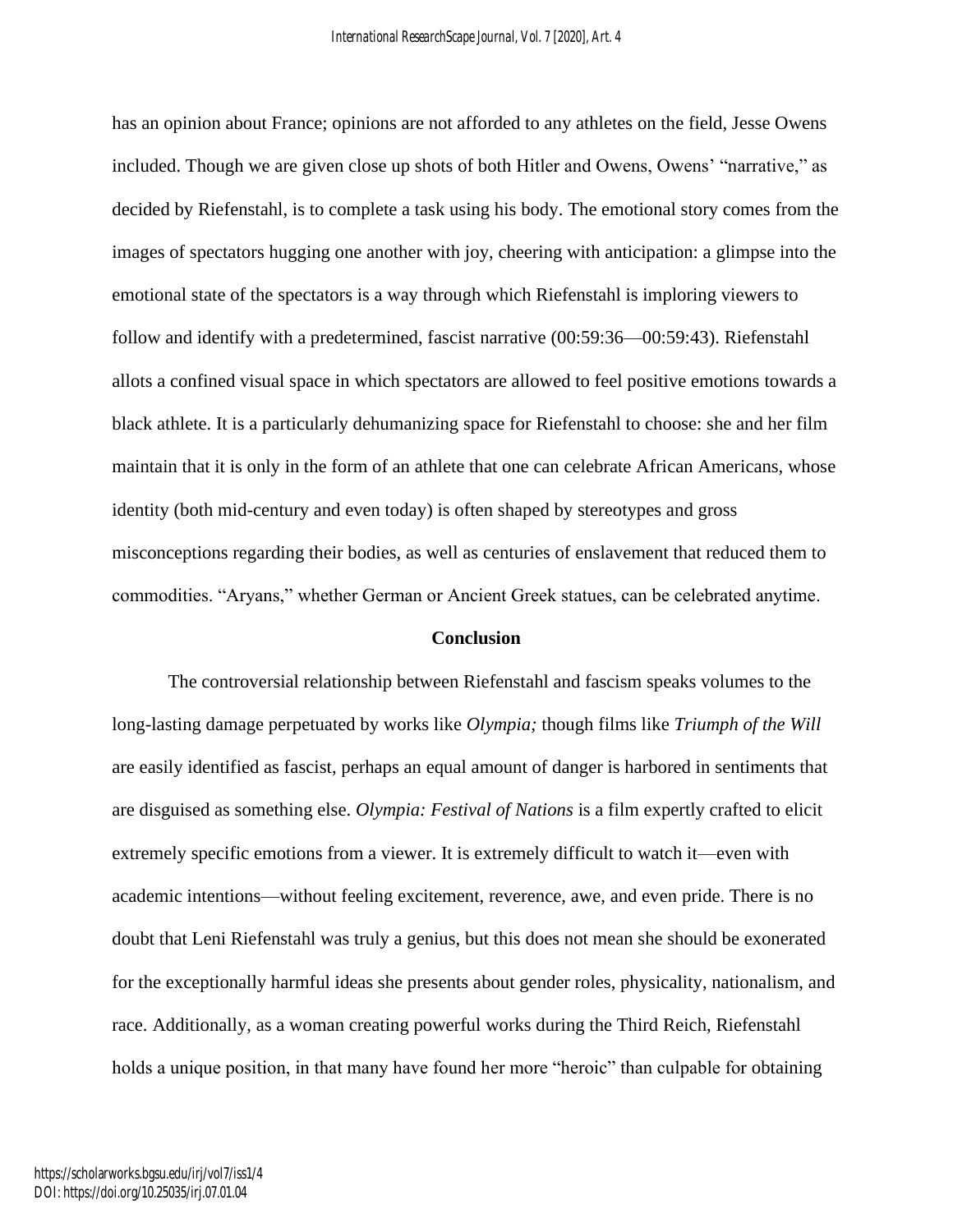success in the male-dominated world of fascism. The feminist magazine *Emma* described any attempt to associate Riefenstahl with fascism a "witch-hunt," while *Times* listed *Olympia* in their 2005 list of the "All-Time Greatest Films" (Schwarzer, cited in Bach 44). Her technical skill is astounding, and her creative use of editing and camera work redefined film forever. I do not contest these statements. However, the magnitude of her skill has little to do with the fascist ideologies her work upholds. Riefenstahl insisted her entire life that she was in no way a supporter of the Nazis; and while *Triumph of the Will* was commissioned by the Nazi Party, *Olympia,* she maintained, was instead commissioned by The Olympic Committee. Being financially independent of the regime supposedly indicates an ideological separation that denies her work the baggage of context.

And yet, no author nor work is exempt from the influence of historical and cultural context. *Olympia,* like any work, exists in a sphere of culture and cultural influences. "The text is a tissue of citations," Roland Barthes tells us in "The Death of the Author," "resulting from the thousand sources of culture" (4). The culture, in the case of *Olympia,* is in every respect fascist. Thus, even if we were to exonerate Riefenstahl as a "dead" author, there is no way to watch the fascination with white, abled bodies, intimate close-ups of Hitler, and thousands of arms saluting the Reich without acknowledging the fascist implications of such a text. Any desire to read *Olympia* as an apolitical, artistic work may come from an anxiety that fascism is a path one can descend upon rather quickly, oftentimes without knowing it. *Olympia* stirs within us the same emotions we might feel while watching sports, singing a national anthem, or even listening to an impassioned speaker. It risks far less of our own cultural identity and traditions (in the patriotic American sense) to absorb Riefenstahl into a canon of talented artists living in unfortunate times. In identifying the fascist tactics *Olympia* employs, we are forced to acknowledge the inherent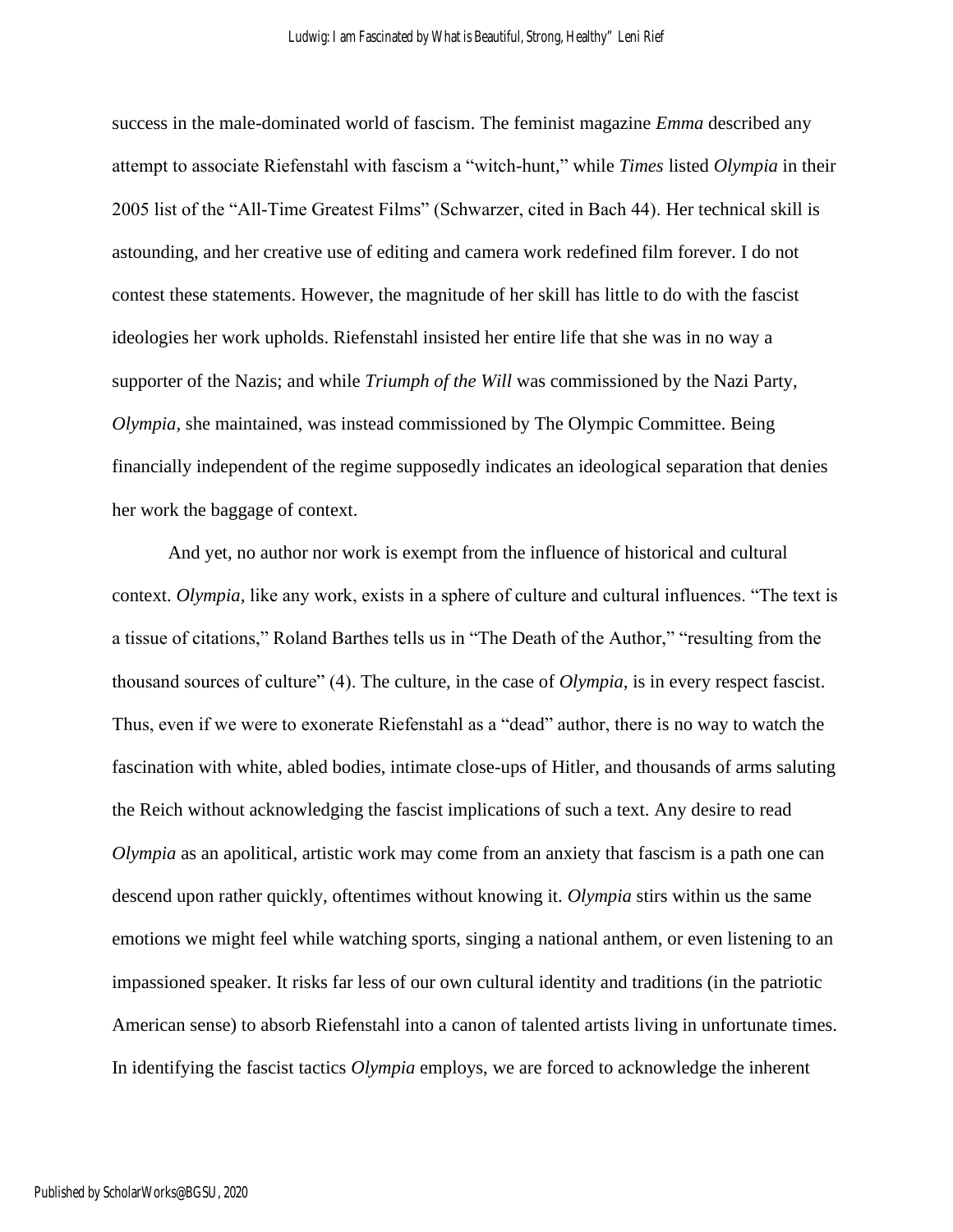danger in some of our most beloved activities that, if left unchecked, can become powerful weapons used against vast numbers of people.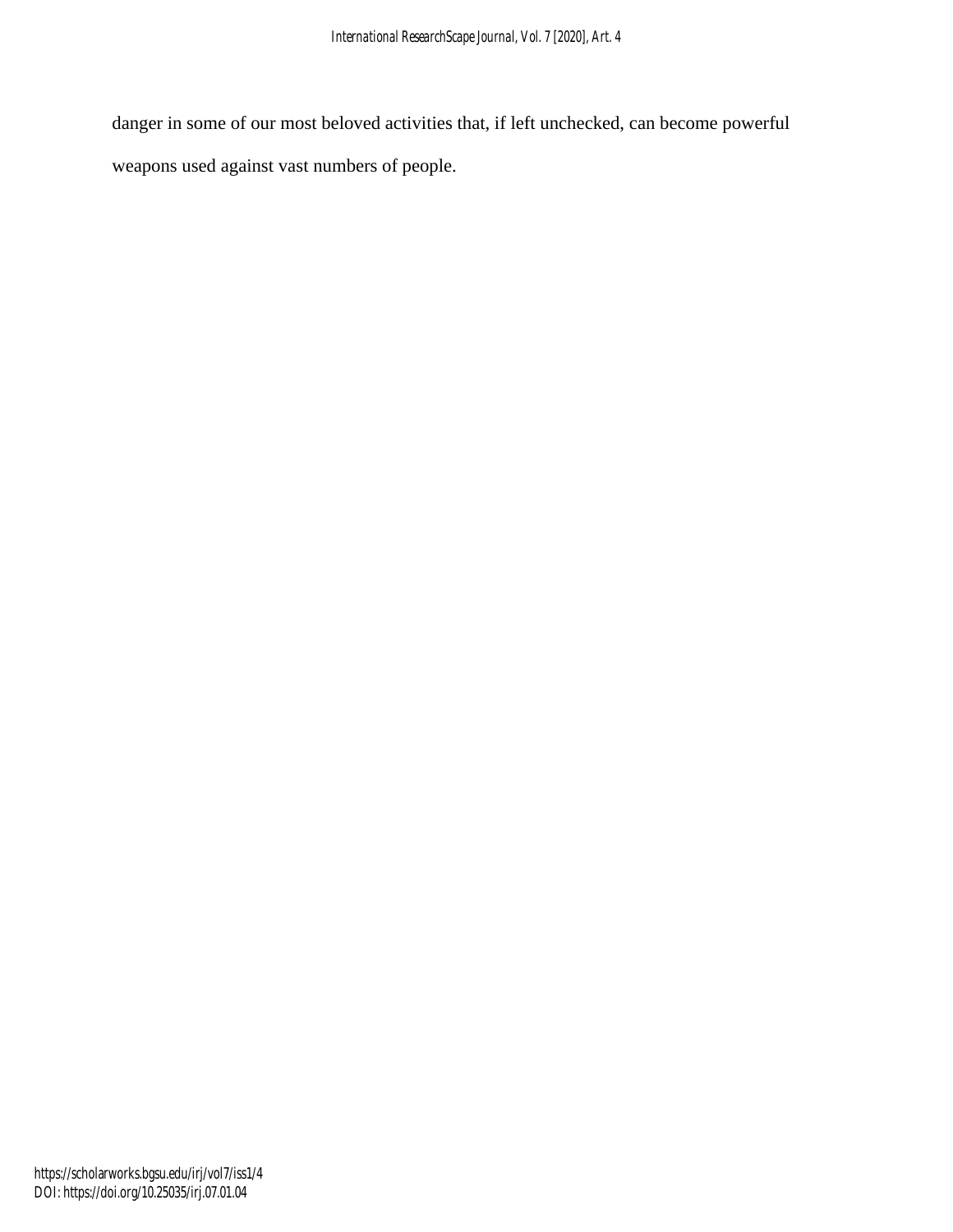### Works Cited

Bach, Steven. "The Puzzle of Leni Riefenstahl." *The Wilson Quarterly (1976-),* vol. 26, no. 4, 2002, pp. 43-46. *JSTOR,* [www.jstor.org/stable/40260668. Accessed 23 Mar. 2020.](http://www.jstor.org/stable/40260668.%20Accessed%2023%20Mar.%202020)

Barthes, Roland. "The Death of the Author." *UbuWeb Papers,* 1967,

[http://www.tbook.constantvzw.org/wp-content/death\\_authorbarthes.pdf.](http://www.tbook.constantvzw.org/wp-content/death_authorbarthes.pdf)

Cohan, Noah. "Introduction." *We Average Unbeautiful Watchers: Fan Narratives and the Reading of American Sports,* University of Nebraska Press, Lincoln, 2019, pp. 1-16. *JSTOR,* [www.jstor.org/stable/j.ctvgs0c0q.5.](http://www.jstor.org/stable/j.ctvgs0c0q.5) Accessed 4 May 2020.

Corliss, Richard. "Olympia, Parts 1 and 2." *Time Magazine,* 14 Jan. 2010. Accessed 4 May 2020

- Katsari, Constantina. "Inter-War Ideology in Nelly's Nudes: Nationalism, Fascism, and the Classical Tradition." *Journal of Modern Greek Studies,* vol. 31, no. 1, 2013, pp. 1-27.
- Kyllingstad, Røyne. "Introduction." *Measuring the Master Race: Physical Anthropology in*  Normway 1890-1945, 1<sup>st</sup> ed., Open Book Publishers, Cambridge, UK, 2014, pp. xiii-xxii. *JSTOR,* [www.jstor.org/stable/j.xtt15m7nd4.5.](http://www.jstor.org/stable/j.xtt15m7nd4.5) Accessed 4 May 2020.
- Mackenzie, Michael. "From Athens to Berlin: The 1936 Olympics and Leni Riefenstahl's *Olympia*." Critical Inquiry 29, no. 2, 2003, pp. 302-336, [https://doi](https://doi-org.ezproxy.bgsu.edu/10.1086/374029)[org.ezproxy.bgsu.edu/10.1086/374029.](https://doi-org.ezproxy.bgsu.edu/10.1086/374029) Accessed 17 Mar. 2020.
- Mulvey, Laura. "Visual Pleasure and Narrative Cinema." *Feminisms: An Anthology of Literary Theory and Criticism,* edited by Diane Prince Herndl and Robyn R. Warhol, Rutgers University Press, 1997, pp. 438-448.

*Olympia.* Directed by Leni Riefenstahl, Olympia-Film, 1938.